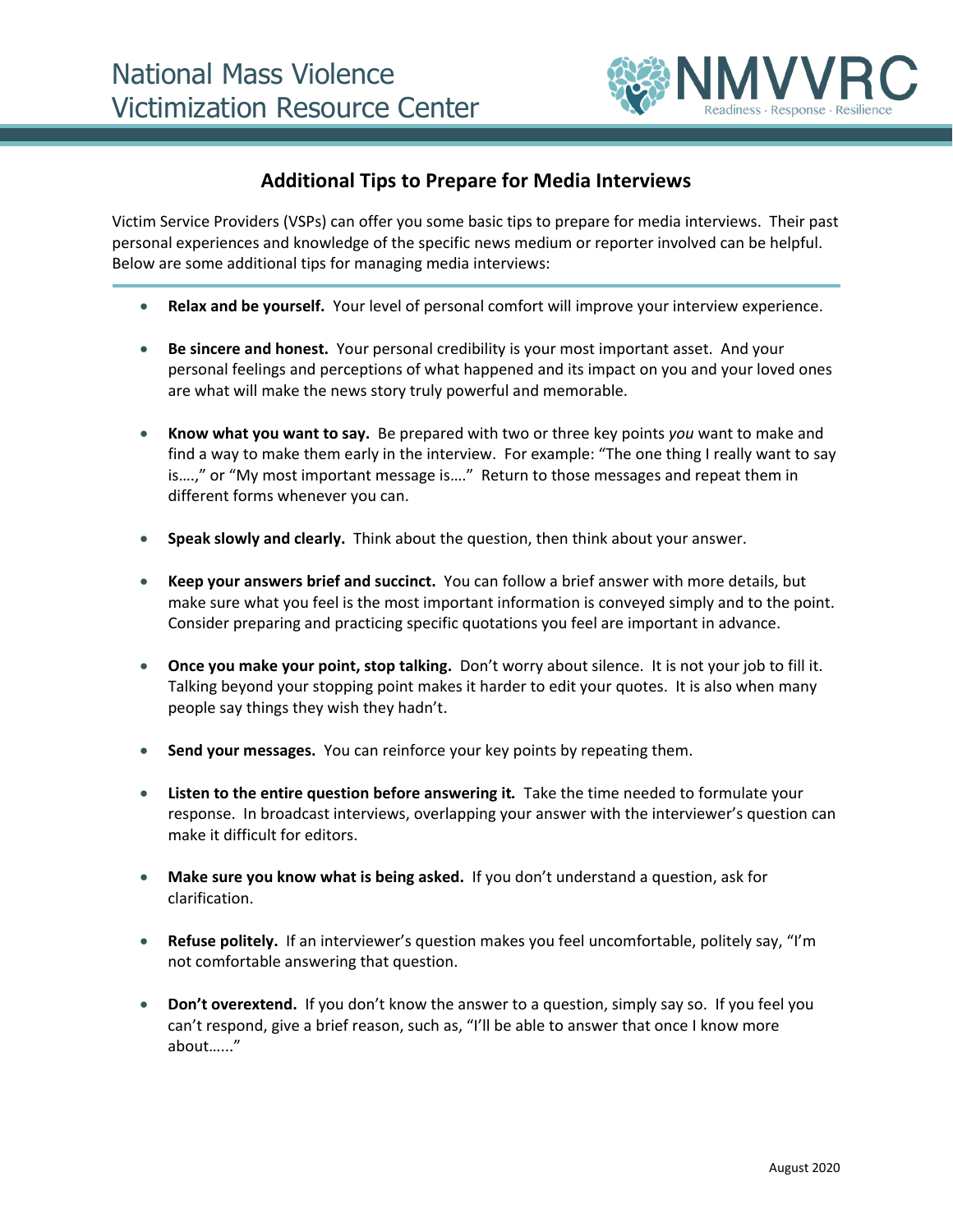- **Never say, "No comment."** You can say, "I'm unable to answer that question at this time" or "I don't have enough information to fully address your question."
- **Avoid going "off the record."** Simply assume that *everything* you say is "on the record" and speak accordingly.
- **Avoid distractions.** Do not use hand gestures that may block your face or expressions that detract from the content of the interview. Don't wear jangly or shiny jewelry to broadcast interviews. Avoid tapping your fingers or your feet.
- **Correct errors.**If inaccurate information is presented in the course of an interview, present the facts to correct it in a positive manner.
- **Avoid fatigue.** If you need to take a break (except during live interviews), ask for one.
- **Don't feel guilty about being human.** Always remember that what happened to you was very traumatic and is likely still distressing to you. It's okay to show emotions during an interview!

## **During the Interview**

- Your personal comfort level—both physical and emotional—will directly affect the actual interview. When you are well prepared, you will feel a greater sense of confidence and control.
- Recognize that interviews can be stressful. Remember to breathe during the interview! You can use stress reduction techniques—such as deep breathing, physical stretching, visual imagery, or listening to your favorite soothing music— to relax immediately prior to interviews.
- Your support person or VSP can help plan for a comfortable physical environment. If the interview is conducted at your home or office, you can choose the place where he or she feels most comfortable talking. If you do a visual broadcasted interview, consider if there are any pictures or personal items you do not want to have broadcast and temporarily remove them from view. Your support person or VSP can arrange the physical space to avoid clutter, have a box of tissues on hand, ensure there is appropriate light and space, and provide for electrical outlets or extension cords for the media. The goal is to have an interview setting that is quiet (no external noise, cell phones turned off, etc.). A bottle of water should be provided for both you and the interviewer.
- If the interview is conducted in a studio or other environment, your support person or VSP can work with media professionals to address physical comfort needs (see above). VSPs can explain, review, and discuss key interview logistics with you such as:
	- The person who is conducting the interview and how he/she would like to be addressed.
	- Different personnel responsible for production, light, sound, and makeup.
	- Use of lavaliere microphones and conducting sound checks (your VSP should explain any boundaries on personal touching).
	- Guidelines for speaking directly to the interviewer or camera(s).
	- If and how visuals will be used.